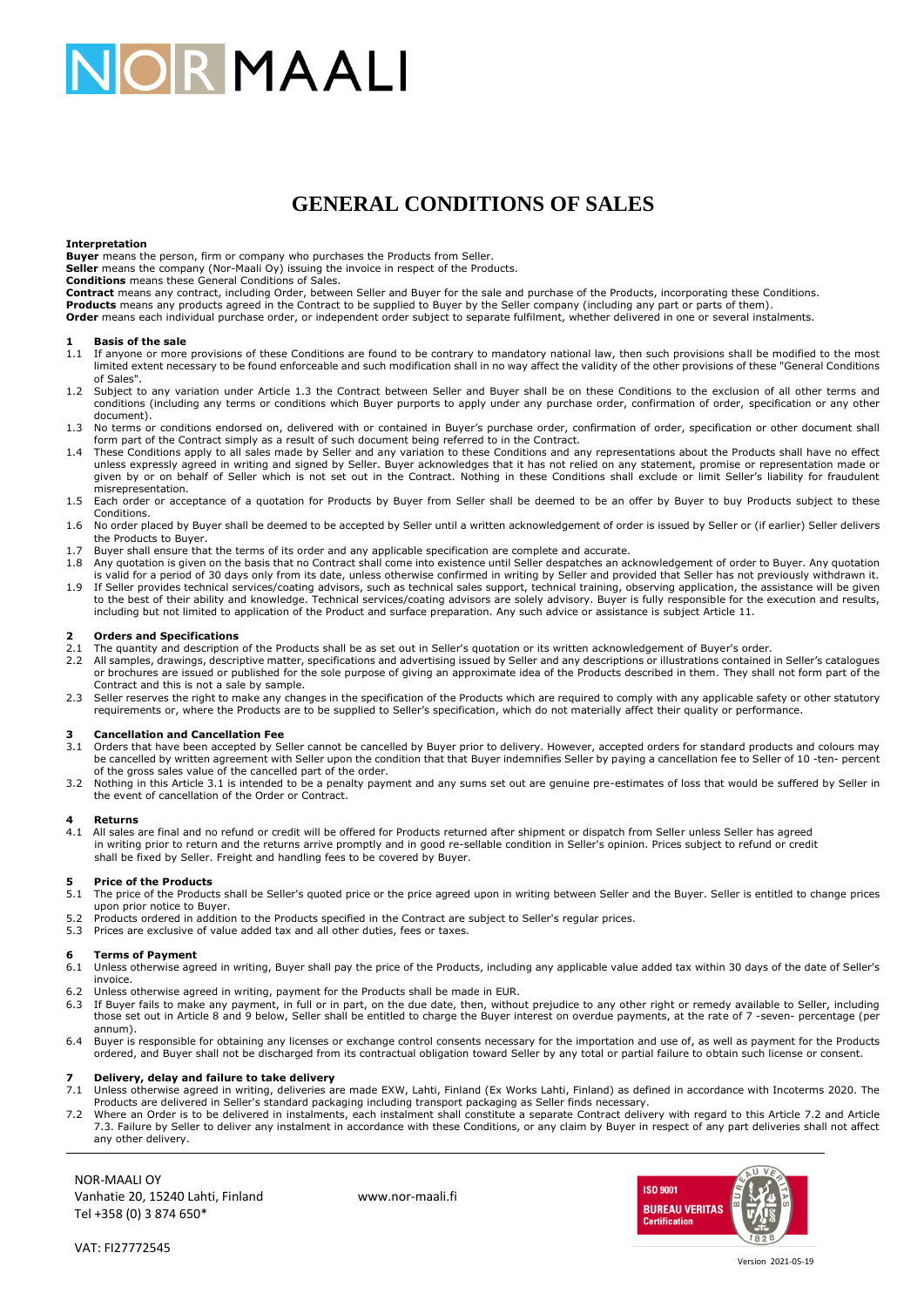# **DIR MAALI**

7.3 Buyer is only entitled to cancel the Order or an instalment if delivery is delayed by more than 30 –thirty- calendar days from agreed date of delivery. Buyer<br>is only entitled to claim compensation for delay if it is ca the Order or instalment is cancelled as a result of the delay. Compensation can only be claimed for documented loss as a result of the delay, and limited to the lesser of 15 -fifteen- percentage of the total Order price or the price related to the delayed instalment.

# **8 Retention of title**<br>8.1 The Products are a

- The Products are at the risk of the Buyer from the time of delivery according to agreed Incoterm. However, ownership of the Products shall not pass to Buyer until Seller has received in full all sums due to him in respect of: (i) the Products; and (ii) all other sums which are or which become due to Seller from Buyer on any account.
- 8.2 Until ownership of the Products has passed to Buyer, Buyer shall: (i) hold the Products on a fiduciary basis as Seller's bailee; (ii) store the Products (at no<br>cost to Seller's property; (iii) not<br>destroy, deface or ob keep them insured on Seller's behalf for their full price against all risks.
- 8.3 Buyer's right to possession of the Products shall terminate immediately if: (i) Buyer has a bankruptcy order made against him or makes an arrangement or composition with his creditors, or otherwise takes the benefit of any statutory provision for the time being in force for the relief of insolvent debtors, or convenes a meeting of creditors (whether formal or informal), or enters into liquidation (whether voluntary or compulsory) except a solvent voluntary<br>liquidation for the purpose only of reconstruction or amalgamation, or h of its undertaking or any part thereof, or documents are filed with the court for the appointment of an administrator of Buyer or notice of intention to appoint an administrator is given by Buyer or its directors or by a qualifying floating charge holder or a resolution is passed or a petition presented to any court for the winding-up of Buyer or for the granting of an administration order in respect of Buyer, or any proceedings are commenced relating to the<br>insolvency or possible insolvency of Buyer; or (ii) Buyer suffers or al
- debts or Buyer ceases to trade; or (iii) Buyer encumbers, pledges or in any other way charges any of the Products.<br>.8.4 Seller shall be entitled to recover payment for the Products notwithstanding that ownership of any of 8.5 Buyer grants Seller, its agents and employees an irrevocable licence at any time to enter any premises where the Products are or may be stored in order
- to inspect them, or, where Buyer's right to possession has terminated, to recover them.
- 8.6 On termination of the Contract, howsoever caused, Seller's (but not Buyer's) rights contained in this Article 8 shall remain in effect.

# **9 Security of Payment**<br>**9.1** If at any time Buyer: (

If at any time Buyer; (i) fails to take delivery; or (ii) exceeds its credit limits; or (iii) is overdue with payments; or (iv) suspends its payments to Seller; or (v) enter into insolvency as described in Article 8 or (vi) if in Seller's sole and reasonable opinion it appears that Buyer for any reason will have difficulties<br>in collecting it's outstanding amounts; then Seller may at Contract, dispose of the Products in transit and suspend or cancel further deliveries under the Contract or require advance payment or satisfactory security for payment in the form of an on demand guarantee from a first class international bank. The said bank needs to be approved by Seller at Seller's sole discretion.

## **10 Warranties and Liabilities**

- 10.1 Seller warrants that the Products correspond with their specification at the time of delivery according to provisions in this Article 10. This warranty is given<br>by Seller subject to the following conditions and Seller
	- a) in respect of any defect in the Products arising from any drawing, design or specification supplied by Buyer;
	- b) in respect of any defect arising from fair wear and tear, damage, negligence, abnormal working conditions, storage, application and handling failure on Buyer's side, or failure to follow Seller's instructions (whether oral or in writing);
	- c) if the Products are not used in accordance with the specification; Technical Data Sheets (TDS) or Safety Data Sheets (SDS).<br>d) if the total price for the Products delivered has not been paid by the due date for payment;
	-
	- e) for parts, materials or equipment not manufactured by the Seller, in respect of which Buyer shall only be entitled to the benefit of any such warranty or guarantee as given by the manufacturer to Seller.
- 10.2 Buyer shall examine the Products as upon delivery. Claims from Buyer which is based on any defect in quality, volume, weight or condition of the Products<br>or their failure to correspond with specifications shall be not
- 10.3 No action whatsoever may be brought against Seller in connection with the Products unless written notification is received by Seller within twelve -12 months after the delivery.
- 10.4 Buyer has the burden of proof that the damage, loss or cost is caused by defective Products and is a result of having followed Seller's instructions or any other of the conditions named in this article.
- 10.5 Where any valid claim is notified to Seller in accordance with these conditions, Seller shall at its sole option and discretion: (i) replace the Products (or the products (or the products (or the products (or the prod

## **11 Seller's limitation of liability under the Contract**

- 11.1 Subject to Article 11.2, the following provisions set out the entire liability of Seller (including any liability for the acts or omissions of its employees, agents and sub-contractors) to Buyer in respect of: (i) any breach of these Conditions; and (ii) any defects related to or use made or resale by Buyer of any of the<br>Products, or of any product incorporating any of the Products; a under or in connection with the Contract.
- 11.2 All warranties, conditions and other terms implied by statute or law are, to the fullest extent permitted by law, excluded from the Contract.
- 11.3 Nothing in these Conditions excludes or limits the liability of Seller: (i) for death or personal injury caused by Seller's negligence; or (ii) for any matter<br>which it would be illegal for Seller to exclude or attempt or wilful misconduct.
- 11.4 Subject to Article 11.1 and Article 11.2 and due the matter of proportionality between the value of the Products, Seller's margins and the potential loss or damage that may occur: Seller's total liability in law, contract, tort (including negligence or breach of statutory duty), misrepresentation, restitution or otherwise, arising in connection with the performance or contemplated performance of the Contract shall be limited to the invoice value of the Product(s) delivered in each case.
- 11.5 Seller shall not be liable to Buyer for loss of profit, loss of business and hire, harbour dues, docking fees or depletion of goodwill in each case whether direct, indirect, or consequential, or any other claims for consequential or indirect compensation for loss or damage whatsoever and howsoever caused which arise out of or in connection with the Contract
- 11.6 Seller shall not be liable for any damage to property caused by the Products after delivery. Nor shall Seller be liable for damage to goods and property manufactured by Buyer including goods and property belonging to any third party.<br>11.7 The Buyer will indemnify and hold the Seller harmless from and against all third party claims, including but not limited to claims for l
- expenses which may be brought against Seller in so far as the same arise by reason of, caused by or are related to the Products, its application or any<br>repair. This indemnify shall apply to all third party claims of whatso directly arising due to gross negligence on the part of the Seller.
- 11.8 Seller shall take reasonable care when providing any services to Buyer but for the avoidance of any doubt any services provided to Buyer by Seller will be subject to the provisions of this Article 11.

NOR-MAALI OY Vanhatie 20, 15240 Lahti, Finland www.nor-maali.fi Tel +358 (0) 3 874 650\*